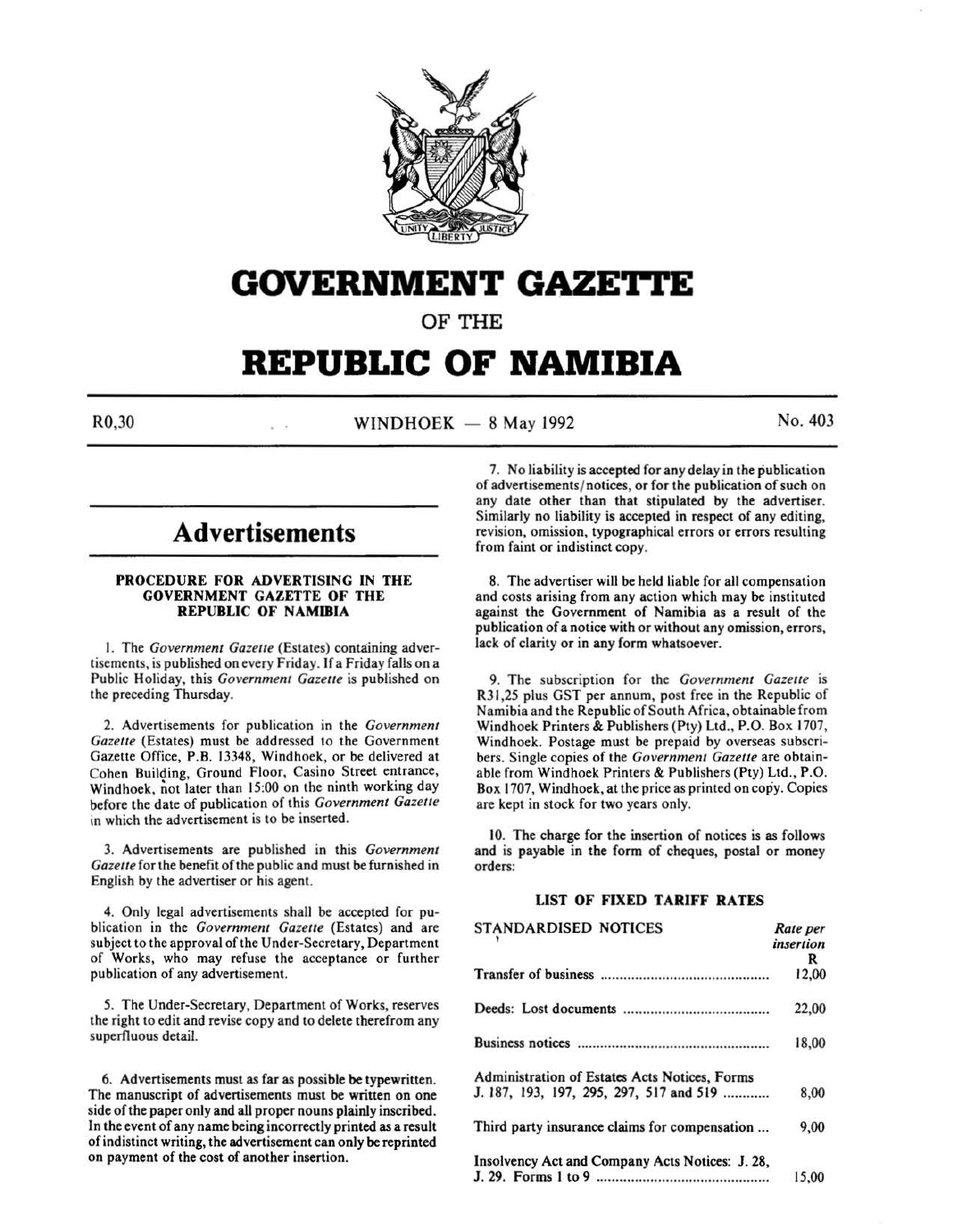$\blacktriangle$ .

 $\overline{\phantom{a}}$ 

| $N.B.$ - Forms 2 and 6 - additional statements<br>according to word count table, added to the basic<br>traffic. |        |
|-----------------------------------------------------------------------------------------------------------------|--------|
| Change of name (two insertions)                                                                                 | 108,00 |
| Naturalisation notices (including a reprint for the                                                             | 8,00   |
| Unclaimed moneys $-$ only in the Government<br>Gazette, closing date 15 January (per entry of                   | 3,00   |
|                                                                                                                 | 18,00  |
|                                                                                                                 | 8,00   |
| NON-STANDARDISED NOTICES                                                                                        |        |
|                                                                                                                 |        |
| Company notices:                                                                                                | R      |
| Short notices: Meetings, resolutions, offers of<br>compromise, conversions of companies, voluntary              |        |
| windings-up, et.: closing of members' registers<br>for transfer and/or declarations of dividends                | 40,00  |
| Declaration of dividends with profit statements,                                                                | 90,00  |
| Long notices: Transfers, changes in respect of<br>shares or capital, redemptions, resolutions, volun-           | 120.00 |

|                                                   | 40,00  |
|---------------------------------------------------|--------|
| Liquidators' and other appointees' notices        | 25,00  |
| SALES IN EXECUTION AND OTHER PUBLIC SALES:        |        |
|                                                   | 65,00  |
| Public auctions, sales and tenders:               |        |
|                                                   | 22,00  |
|                                                   | 54,00  |
|                                                   | 82.00  |
| <b>ORDERS OF THE COURT:</b>                       |        |
| Provisional and final liquidations or sequestra-  |        |
| tions                                             | 50,00  |
| Reduction or change in capital mergers, offers of |        |
|                                                   | 120,00 |
| Judical managements, curator bonis and similar    |        |
|                                                   | 120,00 |
|                                                   | 15,00  |
| Supersession and discharge of petitions (J. 158)  | 15,00  |
|                                                   |        |

II. The charge for the insertion of advertisements other than the notices mentioned in paragraph 10 is at the rate of R3,00 per em double column. (Fractions of a em must be calculated as a em).

12. No advertisements shall be inserted unless the charge is prepaid. Cheques, drafts, postal or money orders must be made payable to the Under-Secretary, Department of Works, Private Bag 13348; Windhoek.

#### FORM J 187

# LIQUIDATION AND DISTRIBUTION ACCOUNTS IN DECEASED ESTATES LYING FOR INSPECTION

In terms of section 35(5) of Act 66 of 1965, notice is hereby given that copies of the liquidation and distribution accounts (first and final, *unless otherwise stated)* in the estates specified below will be open for the inspection of all persons interested therein for a period of 21 days (or shorter or longer if *specially stated)* from the date specified or from the date of publication hereof, whichever may be the later, and at the offices of the Master and Magistrates as stated.

Should no objection thereto be lodged with the Master concerned during the specified period, the executors will proceed to make payments in accordance with the accounts.

157/92 HOWALDT Hildegard Lotte Marie, 050901 01 0001 6, Windhoek. Windhoek. Standard Bank Namibia Ltd., (Registered Bank), Trustee Branch, P.O. Box 2164, Windhoek.

78/92 PELTZER Franz Wilhelm, 270613 OJ 0019 I, Arm Onjossa No. 18, Karibib, P.O. Box 774, Okahandja. Karibib, Windhoek. C-H. Scriba (Executor), c/o Engling, Stritter & Partners, P.O. Box 43, Windhoek.

15/92 WOLFF Gunther, 050918 OJ 0002 2, Swakopmund. Ruth Wolff, 101126 OJ 0003 7. Swakopmund, Windhoek. First National Trust, P.O. Box 448, Windhoek.

58/92 SCHIDLOWSKl Leopold Eduard Friedrich, 280321 01 0006 0, Otavi. Christa Maria Ingeborg Schidlowski, 250922 OJ 0006 2. Otavi, Windhoek. First National Trust, P.O. Box 448, Windhoek.

38/92 .VAN WYK Marten Jacobus, 140720 01 0015 3, Swakopmund. Maria Elizabeth van Wyk, 150729 01 0004 6. Swakopmund, Windhoek. First National Trust, P.O. Box 448, Windhoek.

| I<br>٦ | ٦<br>۰.<br>۰. |  |  |
|--------|---------------|--|--|
|        |               |  |  |
|        |               |  |  |
|        |               |  |  |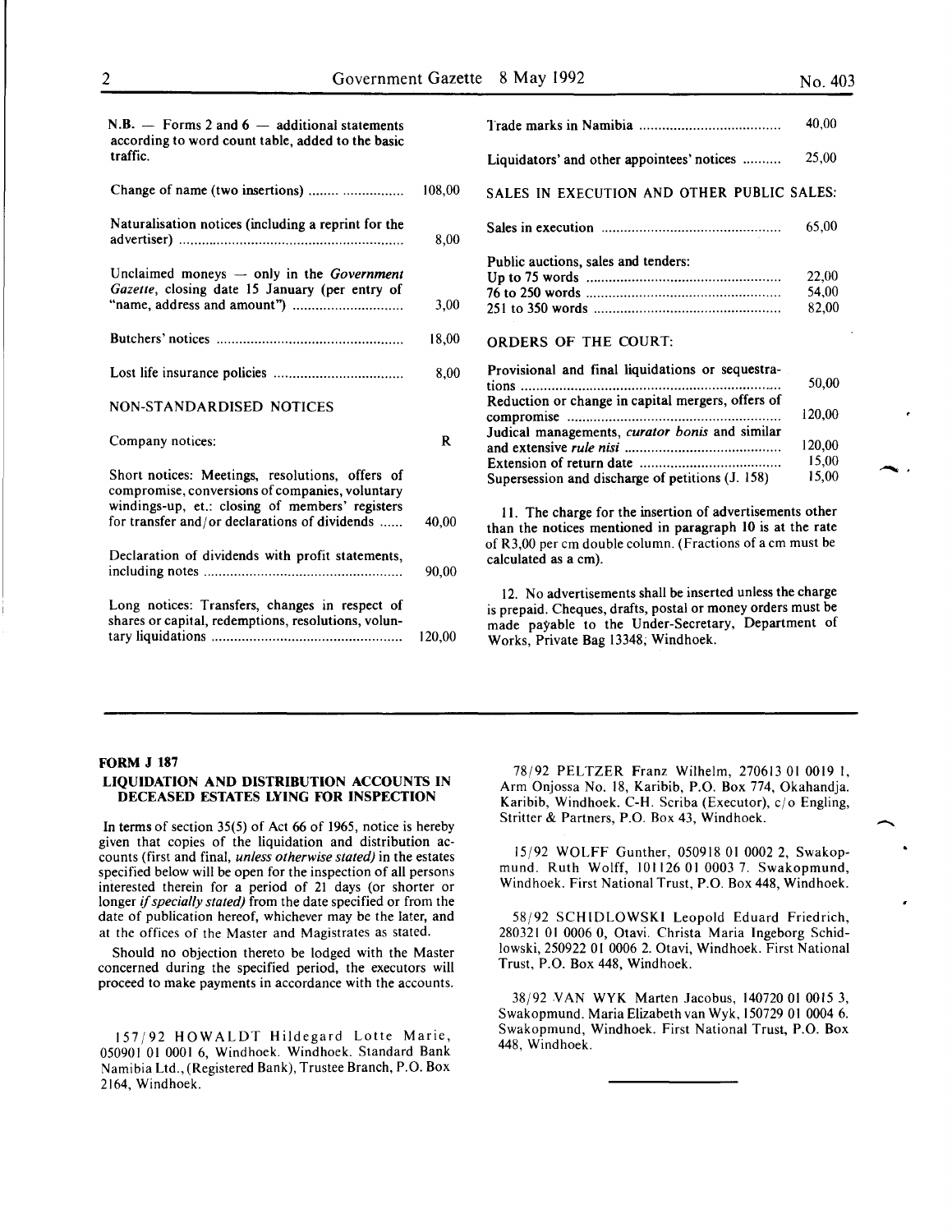FORM J 193

#### NOTICE TO CREDITORS IN DECEASED ESTATES

All persons having claims against the estates mentioned below are hereby called upon to lodge their claims with the executors concerned, whithin 30 days (or otherwise as indicated) calculated from the date of publication hereof. The information is given in the following order: Estate number, surname and christian names, date of birth, identity number, last address, date of death; surviving spouse's names, surname, date of birth and identity number; name and address of executor or authorised agent, period allowed for lodgement of *claims* if *other than 30 days.* 

ROTHMANN Christoffel Hermanus, Windhoek, 29 July 1931, 310729 01 0004 6, No. 38 Eureka, Outjo, 16 March 1992. Standard Bank Namibia Ltd., (Registered Bank), Trustee Branch, P.O. Box 2164, Windhoek.

177/92 VON BRANDIS Karl Werner, Windhoek, 4 July 1900, 000704 01 0001 0, Windhoek, 11 April 1992. Mr. Klaus Nieft, Executor, c/o Keller& Neuhaus Trust Co. (Pty) Ltd., P.O. Box 156, Windhoek, Namibia.

156/92 THERON Jacob Philippus Arnoldus, Windhoek, 2 January 1928, 280102 01 0011 6, Mariental, 19 March 1992. Helena Louisa Theron, 14 May 1937, 370514 01 0009 I. First National Trust, P.O. Box 448, Windhoek.

170/92 COETZEE Cornelius Martinus, Windhoek, 30 November 1919, 191130 08 0005 2, Khomasdal, 12 March 1992. Maria Magdalena Coetzee, 22 July 1922, 220722 08 0010 I. First National Trust, P.O. Box 448, Windhoek.

158/92 VANDER VYVER Jan Abraham, Windhoek, 9 October 1893, 931009 01 0002 I, Gobabis, 13 March 1992. First National Trust, P.O. Box 448, Windhoek.

128/92 HERCULES Ronald Patrick, Windhoek, 3 August 1930, 300803 08 0002 5, Keetmanshoop, 6 February 1992. Paula Hendrika Maria Hercules. First National Trust, P.O. Box 448, Windhoek.

142/92 NEL Daniel Johannes, Windhoek, 29 September 1948,480929 50 0200 0, Swakopmund, 6 March 1992. First National Trust, P.O. Box 448, Windhoek.

166/92 BIERMANN Almeria (Almaria) Magrita, Windhoek, 3 December 1945, Erf 4938, Khomasdal, Windhoek, 13 February 1986. Bank Windhoek Limited, (Estate and Trust Department), P.O. Box 15, Windhoek.

159/92 PETERS Lodewyk Johannes, Windhoek, March 1941, 410301 01 0025 0, Okahandja, 11 March 1992. Susanna Catharina Peters, 9 December 1944. Bank Windhoek Limited, (Estate and Trust Department), P.O. Box 15, Windhoek.

122/92 GOUWS Pieter Johannes, Windhoek, 11 November 1917, 171111 01 0022 1, Usakos, 26 February 1992. Hendrina Wilhelmina Gouws. First National Trust, P.O. Box 448, Windhoek.

#### FORM 2

### MEETING OF CREDITORS IN SEQUESTRATED ESTATES OR COMPANIES BEING WOUND UP

Pursuant to section 41 and 42 of the Insolvency Act, 1936, section 179 and 182 of the Companies Act, 1926, and section 339 and 366 of the Companies Act, 1973, notice is hereby given that a meeting of creditors will be held in the sequestrated estate or companies being wound up mentioned below, indicating the number of estate/company: the name and description of estate/company; the date, hour and place of meeting and the purpose of meeting.

Meetings in a place in which there is a Master's Office, will be held before the Master; elsewhere they will be held before the Magistrate.

WI0/91 GSSA Eagle Watch (Namibia) (Pty) Ltd., In Liquidation. 13 May 1992, 10:00, Master of the High Court, Windhoek. For proof of further claims. U. Grüttemeyer, P.O. Box 790, Windhoek.

#### FORM 4

#### LIQUIDATION ACCOUNTS AND PLANS OF DISTRIBUTION OR CONTRIBUTION IN 3EQUESTRATED ESTATES OR COMPANIES BEING WOUND UP

Pursuant to section 108(2) of the Insolvency Act, 1936, section 136(2) of the Companies Act, 1926, and section 406(3) of the Companies Act, 1973, notice is hereby given contribution in the estates or the companies mentioned below will lie open for inspection by creditors or contributories at the offices of the Master and the Magistrates stated therein, for a period of 14 days, or for such a period as stated therein, from the dates mentioned below or from the date of publication hereof, whichever may be the later date.

WIS/90 Insolvent Estate J.G. Fourie. Second Liquidation and Distribution Account. At the office of the Master of the High Court, Windhoek and the Magistrate, Magistrate's Office, Swakopmund, for a period of 14 days as from the 8th May 1992. I.R. McLaren, Trustee, Investment Trust Co. (Pty) Ltd., P.O. Box 21204, Windhoek.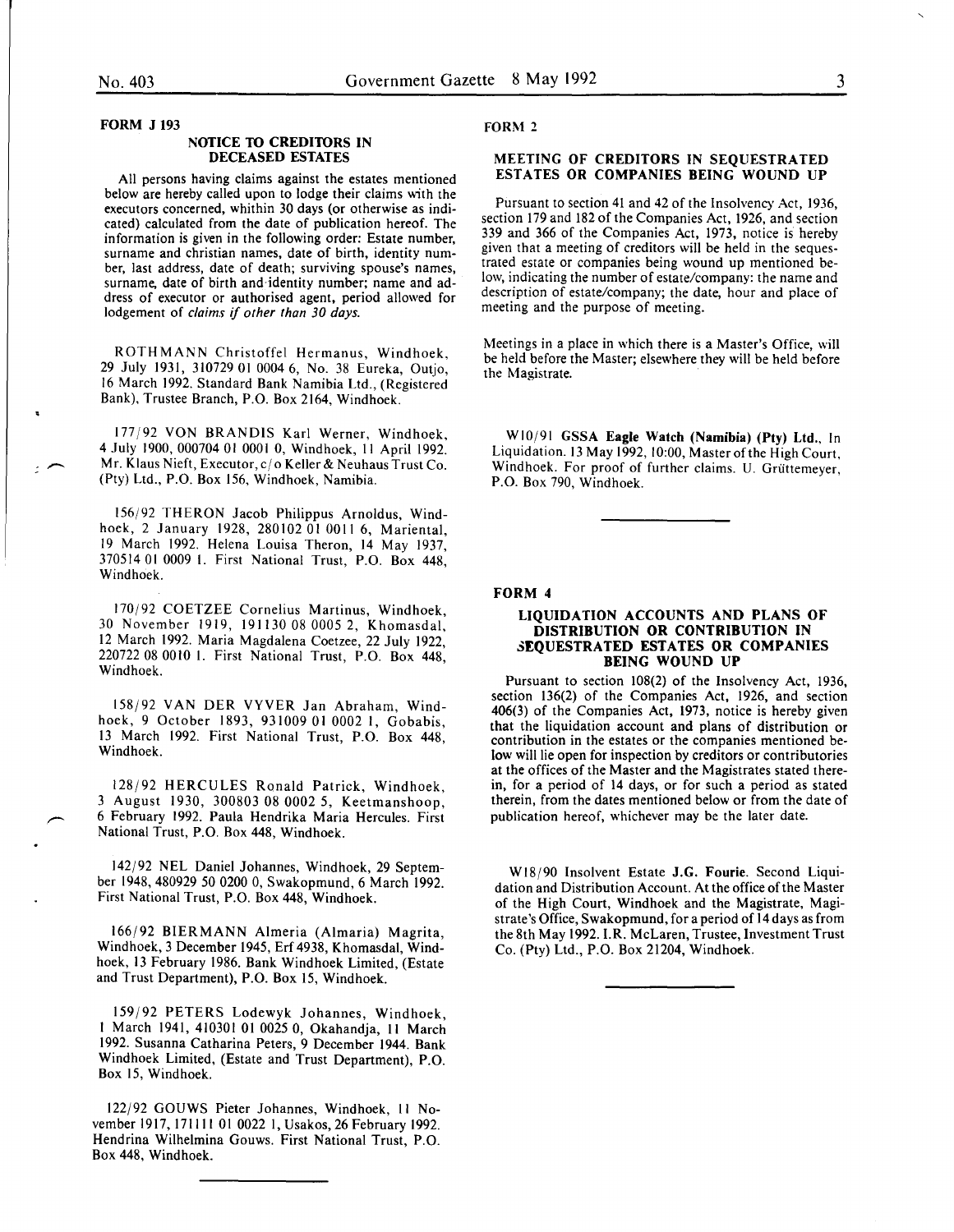#### 'FORM 5

#### PAYMENT OF DIVIDENDS AND COLLECTION OF CONTRIBUTIONS IN SEQUESTRATED ESTATES FOR COMPANIES BEING WOUND UP

The liquidation accounts and plans of distribution or contribution in the sequestrated estates or companies being wound up, as the case may be, mentioned below having been confirmed on the date therein mentioned, notice is hereby given, pursuant to section 113(1) of the Insolvency Act, 1936, section 139(2) of the Companies Act, 1926, and section 409(2) of the Companies Act, 1973, that dividends are in the course of payment or contributions are in the course of collection in the said estates or companies as set forth below and that every creditor liable to contribution is required to pay to the trustee or liquidator the amount for which he is liable at the address mentioned below.

W4/91 Insolvent Estate C.J.H. Diedericks. 22 April 1992. Dividends to concurrent creditors. Second Liquidation & Distribution Account. l.R. Mclaren, Trustee, Investment Trust Co. (Pty) Ltd., P.O. Box 21204, Windhoek.

#### FORM J 28

# ESTATES OR COMPANIES SEQUESTRATED OR WOUND UP PROVISIONALLY

Pursuant to section 17(4) of the Insolvency Act, 1936, and section 356(1) of the Companies Act, 1973, notice is hereby given by the Master of the Supreme Court that the estates or companies mentioned below have been sequestrated or wound up provisionally by order of the said Court.

The particulars are given in the following order: Number of estate or company/name and address of estate or company/ date upon which and division of Court by which order made and upon the application of whom.

W11/92 Realtime Namibia (Proprietary) Limited. 24 April 1992. High Court Namibia. National Data Systems (Proprietary) Limited.

#### NOTICE OF TRANSFER OF BUSINESS

Be pleased to take notice that application will be made fourteen (14) days after publication hereof to the Licensing Court, Windhoek, for the transfer of the Hawker's Licence held by MR. K.N. HUYSAMEN who trades under the name PINOCCHIO FAST FOODS 2 to MR. A.L. PANSEGROUW who will trade on Erf 487 under the abovementioned name for his own account and responsibility.

MR. A.L. PANSEGROUW P.O. Box 23679 Windhoek

### **NOTICE**

Please take notice that fourteen (14) days after publication of this notice, application will be made to the Licensing Court of Otjiwarongo, held at Otjiwarongo, for the transfer of the General Dealer, Patent Medicine, Aerated & Mineral Water and Tobacco (Retail) licences held by J.A. KASI-RINGUA trading under the name of STOLP STORE on Erf No. 81, Tuin Road, Otjiwarongo, to DANIEL HANGHELO SHIVANGULULA who will continue to carry on business at the same premises under the name and style of SHIVA for his own account.

A. DAVIDS & CO. ATTORNEYS FOR APPLICANT P.O. Box II Otjiwarongo

# IN THE HIGH COURT OF NAMIBIA

In the matter between:

WILHELMINE MARGARETE **WIEBUSCH** and GERHARD KARL-HEINZ AUGUST WIEBUSCH

Plaintiff

~-'

 $\overline{\phantom{a}}$ 

Defendant

# NOTICE OF SALE IN EXECUTION

In execution of a Judgement of the High Court of Namibia, in the abovementioned matter, a sale with a reserve price of R220 000,00 will be held at 76 Strand Street, Swakopmund, on Saturday, the 25th day of May 1992, at 11:00, of the undermentioned property of the Defendant on the conditions to be read by the Auctioneer at the time of the sale in which conditions may be inspected at the office of the Deputy Sheriff, Swakopmund, prior to the sale. A short description of the property is as follows:

The property is situated at 76 Strand Street, Swakopmund, thus close to the sea with a view onto the sea. It is described as Erf 1540, Swakopmund and is I 120 square metres in extent.

The following information is furnished, although in this respect nothing is guaranteed:

There is a brick-built house on the property of a medium size.

TERMS: 10% of the purchase price and 2,5% auctioneer's charges must. be paid in cash on the day of the sale. The balance must be guaranteed within 30 days by a bank or building society guarantee which must be furnished to the Deputy Sheriff within 30 days from the date of the sale.

DATED at WINDHOEK this 15th day of April 1992.

A. VAATZ ATTORNEY FOR PLAINTIFF 66 Bismarck Street Windhoek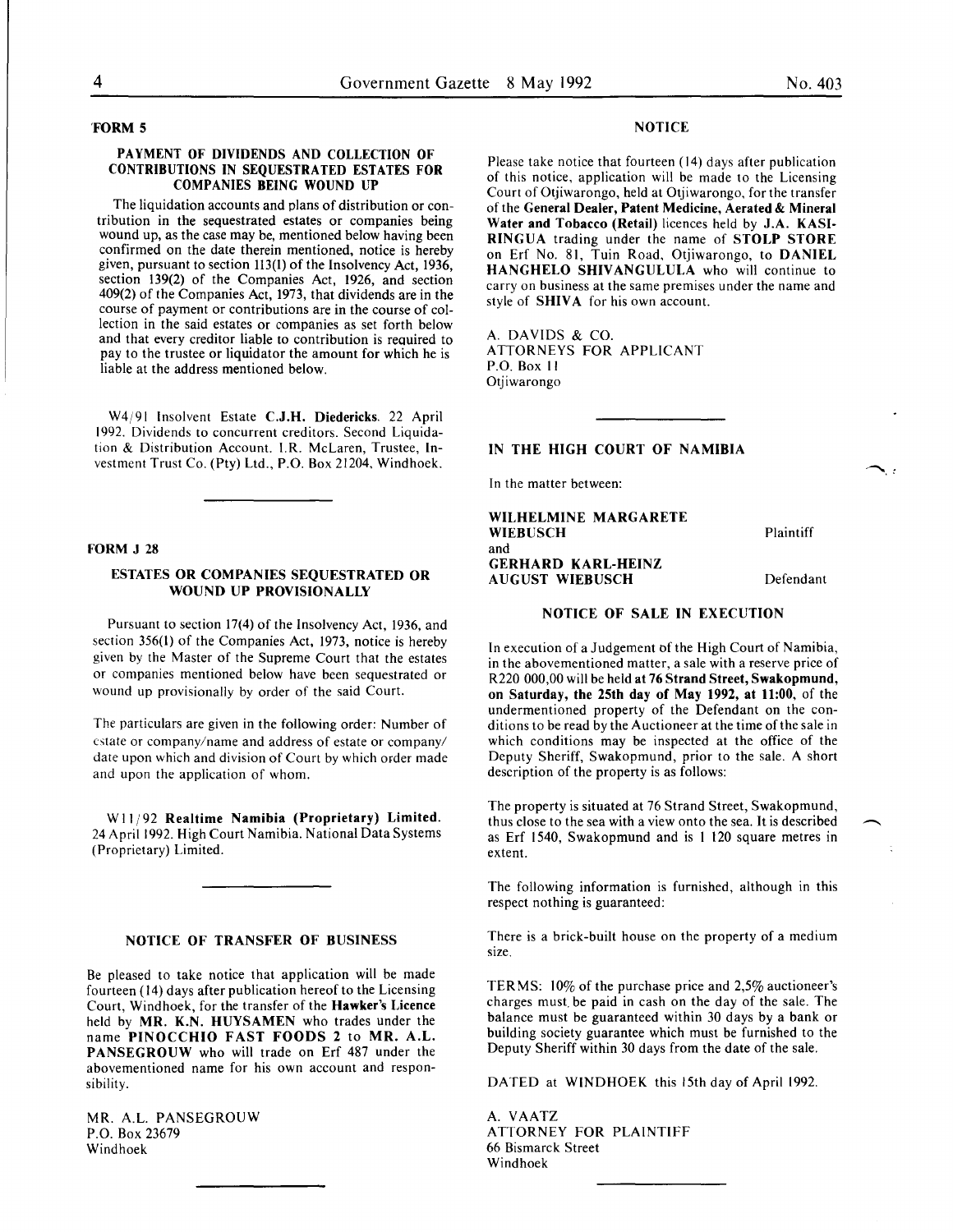# **NOTICE**

THE YOUNG WOMEN'S CHRISTIAN ASSOCIA-TION has applied for registration as a Welfare Organization in terms of Section 19 of the National Welfare Act 1965 (Act No. 79 of 1965).

The objects of the organization read as follows:

- I. To bring women together in fellowship, services and activities including opportunities for informal education and recreation; and
- 2. to provide clubs, hostels and other amenities.

Any person or persons desiring to raise objections against the registration of the organization, must submit such representations to the Permanent Secretary: Ministry of Health and Social Services, Private Bag 13198, Windhoek, within twenty-one days as from the date of this advertisement.

YWCA- Namibia P.O. Box 21445 Windhoek

.,-

## THE ALIENS ACT, 1937 NOTICE OF INTENTION OF CHANGE OF SURNAME

I, ADRIAN TIETIES, residing at Farm Langvlei No. 168, Keetmanshoop district and carrying on business as a farmer, intend applying to the Minister of Internal Affairs for authority under section 9 of the Aliens Act, 1937, to assume the surname TITUS, for the reasons that my real surname is TITUS. Due to a typographical error my name was registered as TIETIES.

I previously bore the names ADRIAN TIETIES.

I intend also applying for authority to change the surname of my wife ALETTA JOHANNA TIETIES to TITUS.

Any person who objects to our assumption of the said surname of TITUS should as soon as may be lodge his/ her objection, in writing, with a statement of his reasons therefor, with the Magistrate of Keetmanshoop.

(Sgd.) A. TIETIES Dated: 18 February 1992

#### THE ALIENS ACT, 1937

# NOTICE OF INTENTION OF CHANGE OF SURNAME

I, LINUS PETRUS, residing at Ondyambayamangaba and presently unemployed, intend applying to the Minister of Civic Affairs for authority under section 9 of the Aliens Act, 1937, to assume the surname KATONYALA for the reason that I want to change my surname because PETRUS is my father's name but my surname is KATON-YALA.

I previously bore the name(s) PETRUS LINUS.

Any person who objects to my assumption of the said surname of KATONYALA should as soon as may be lodge his/ her objection, in writing, with a statement of his/ her reasons therefor, with the Magistrate of Windhoek.

(Sgd.) L. PETRUS Dated: 22 April 1992. THE ALIENS ACT, 1937

# NOTICE OF INTENTION OF CHANGE OF SURNAME

I, RAUHA FILLEMON, residing at Kat. D7/IO, Windhoek, and presently unemployed, intend applying to the Minister of Civic Affairs for authority under section 9 of the Aliens Act, 1937, to assume the surname MBINDA for the reason that my previous surname (FILLEMON) was actually the first name of my father, whose surname was MBINDA. Consequently I wish to take on my real surname.

I previously bore the name(s) RAUHA FILLEMON.

Any person who objects to my assumption of the said surname of MBINDA should as soon as may be lodge his/ her objection, in writing, with a statement of his/ her reasons therefor, with the Magistrate of Windhoek.

(Sgd.) R. FILLEMON Dated: 24 April 1992.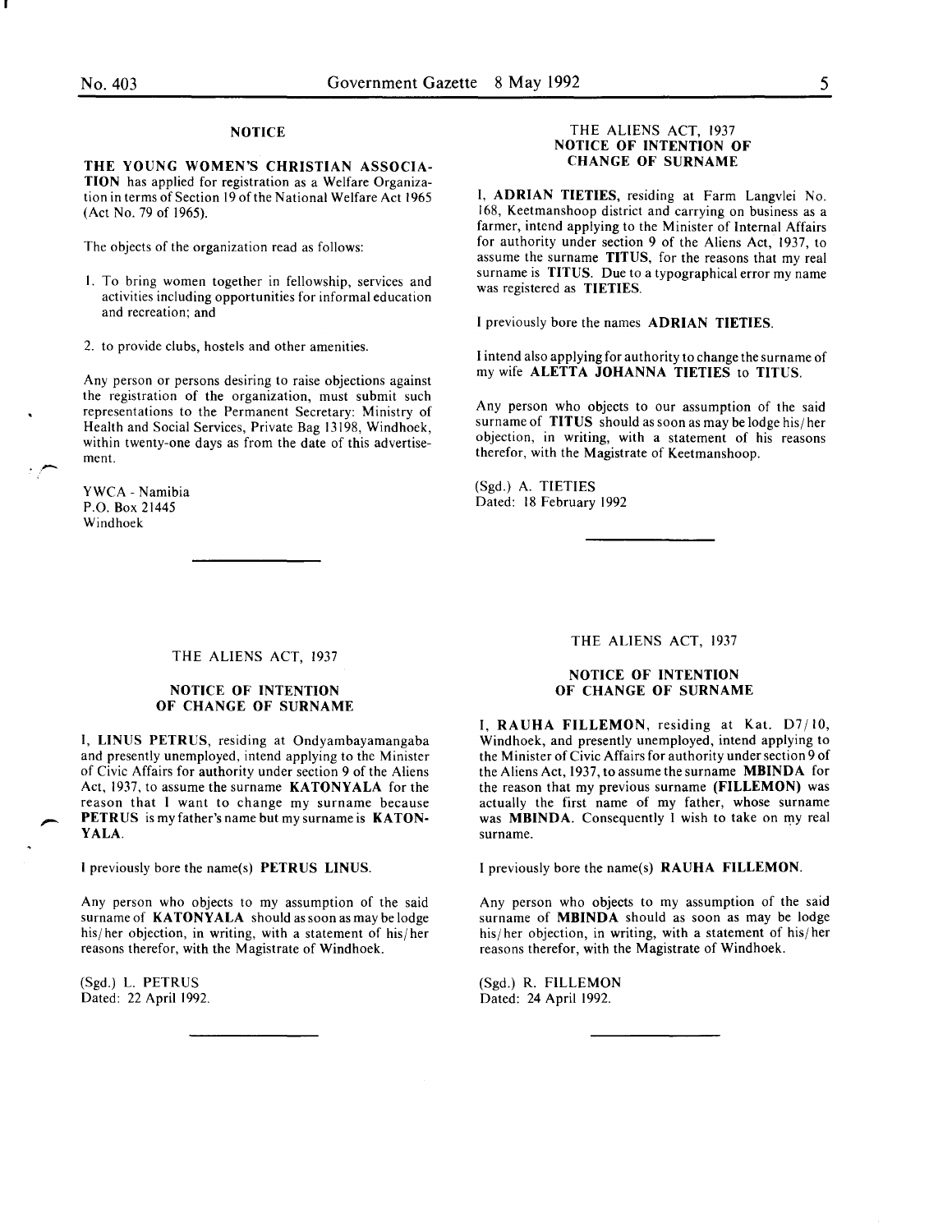# IN THE MAGISTRATE'S COURT OF WINDHOEK

HELD AT WINDHOEK CASE NO.: 35

In the matter between:

| <b>SWA BUILDING SOCIETY</b> | Plaintiff |
|-----------------------------|-----------|
| and                         |           |
| <b>MARGARETHA OLIVIER</b>   | Defendant |
|                             |           |

# NOTICE OF SALE IN EXECUTION

In execution of a Judgement granted by the above Honourable Court, the following property will be sold by public auction by the Court Messenger for the District of Windhoek on Wednesday, the 3rd day of June 1992, at 10:00, at Erf No. 1332, (a Portion of Erf 1479), Hochiandpark Township.

| <b>CERTAIN</b> | Erf No. 1332, (a Portion of Erf 1479),<br>Hochlandpark Township; |
|----------------|------------------------------------------------------------------|
| <b>SITUATE</b> | In the Municipality of Windhoek<br>Registration Division "K":    |

with all improvements thereon.

#### CONDITIONS OF SALE:

- I. The Sale is subject to the provisions of the Magistrate's Court Act No. 32 of 1944, as amended, and the property will be sold "voetstoots" according to the existing title deed.
- 2. One-tenth of the purchase price shall be payable immediately after the Sale in cash, the balance together with interest thereon at 20% against transfer, which transfer shall be given without delay.
- 3. With improvements on the property although no warranty is given in this regard.
- 4. The complete Conditions of Sale will be read out at the time of the sale, and may be inspected beforehand at the offices of the Court Messenger, the SWA Building Society and Plaintiffs attorneys at Windhoek.

FISHER, QUARMBY & PFEIFER ATTORNEYS FOR PLAINTIFF 2nd Floor SWA Building Society Building Post Street P.O. Box 37 Windhoek

# IN THE MAGISTRATE'S COURT OF WINDHOEK

| 592/91 | HELD AT WINDHOEK             | CASE NO.: 7530/91 |
|--------|------------------------------|-------------------|
|        | In the matter between:       |                   |
| iff    | SWA BUILDING SOCIETY<br>and  | Plaintiff         |
| dant   | <b>COLLEEN ANNE HEIDMANN</b> | Defendant         |

In execution of a Judgement granted by the above Honourable Court, the following property will be sold by public auction by the Court Messenger for the District of Windhoek on Wednesday, the 3rd day of June 1992, at 11:00, at

NOTICE OF SALE IN EXECUTION

| <b>CERTAIN</b> | Erf No. 288, Academia Township;                               |
|----------------|---------------------------------------------------------------|
| SITUATE        | In the Municipality of Windhoek<br>Registration Division "K": |

with all improvements thereon.

#### CONDITIONS OF SALE:

hoek.

- I. The Sale is subject to the provisions of the Magistrate's Court Act No. 32 of 1944, as amended, and the property will be sold "voetstoots" according to the existing title deed.
- 2. One-tenth of the purchase price shall be payable immediately after the Sale in cash, the balance together with interest thereon at 20% against transfer, which transfer shall be given without delay.
- 3. With improvements on the property although no warranty is given in this regard.
- 4. The complete Conditions of Sale will be read out at the time of the sale, and may be inspected beforehand at the offices of the Court Messenger, the SWA Building Society and Plaintiff's attorneys at Windhoek.

FISHER, QUARMBY & PFEIFER ATTORNEYS FOR PLAINTIFF 2nd Floor SWA Building Society Building Post Street P.O. Box 37 Windhoek

Erf No. 288, Academia Township, 34 Plato Street, Wind-